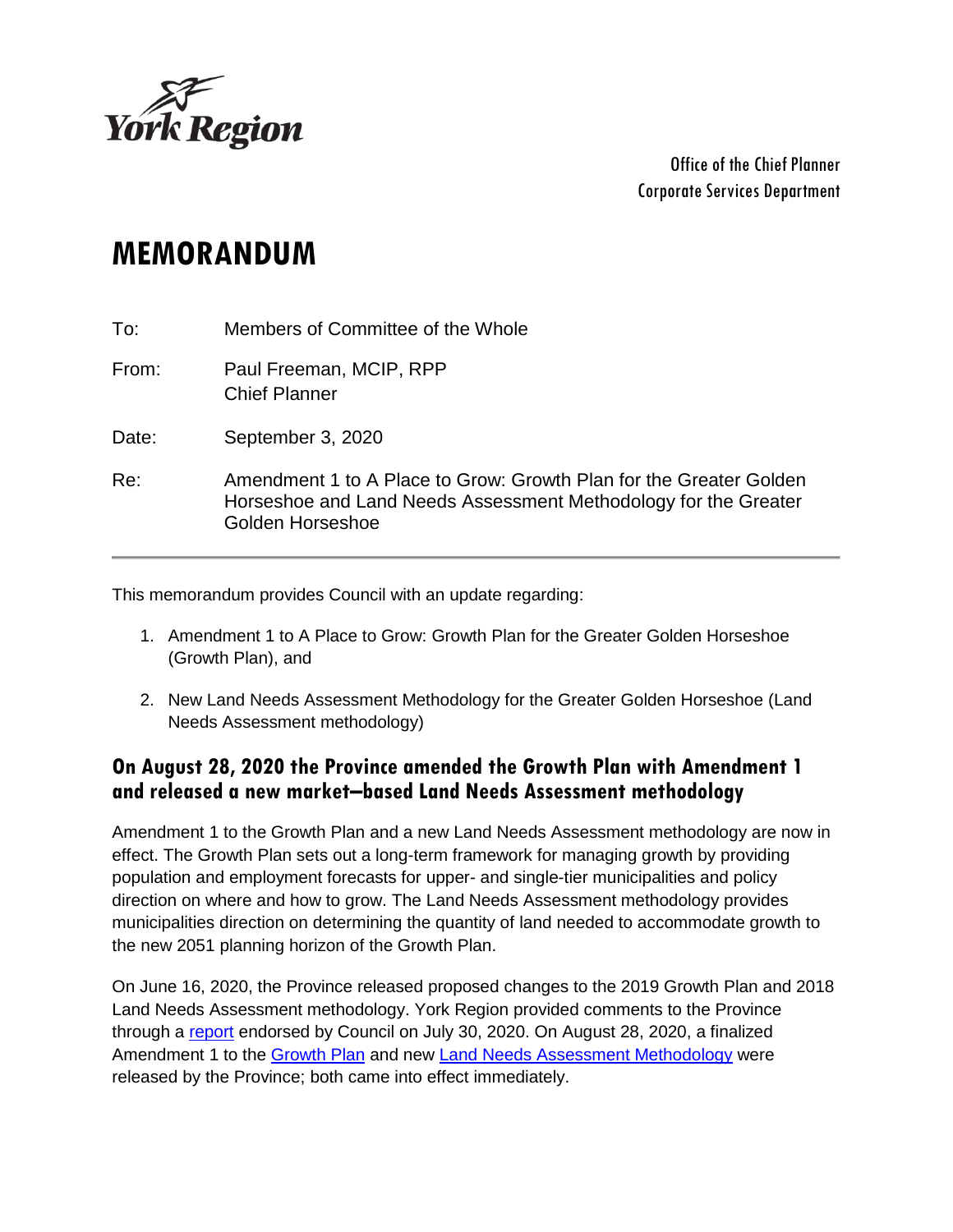### **Amendment 1 updates York Region's population and employment forecasts to 2.02 million people and 990,000 jobs in 2051**

As proposed in the June 2020 draft, Amendment 1 extends the Growth Plan planning horizon from 2041 to 2051. It also updates population and employment forecasts for upper- and singletier municipalities in the Greater Golden Horseshoe with the forecast referred to as the Reference Forecast in the proposed Amendment. For York Region, this results in a forecast of 2.02 million people and 990,000 jobs by 2051.

In response to proposed Amendment 1, York Region supported the Reference Forecast on the basis of having the ability to phase urban expansion to align with infrastructure and financial planning and to ensure delivery of complete communities. Staff will continue to review the need to phase future development as part of the update of the Official Plan.

## **Other policy changes to the Growth Plan through Amendment 1 are largely consistent with the proposed draft**

While there are some differences between proposed Amendment 1 and the final version, the majority of the proposed policy changes were maintained. Of note are the following:

- The Province partially addressed York Region's comments regarding treatment of York Region forecasts as minimums. Through the July 2020 resolution of Council, York Region commented that treating the Schedule 3 forecast as a minimum reduces certainty across municipalities in the Greater Golden Horseshoe when forecasting municipal services and inter-regional needs such as transit. The final version of Amendment 1 still allows municipalities to plan for higher forecasts however the Province indicates that higher forecasts developed by municipalities through their municipal comprehensive review will not apply to Provincial ministries and agencies. This approach is concerning as there should be consistency across each level of government when planning for growth.
- Despite York Region's comments, the final Amendment contains a policy permitting employment conversions within Major Transit Station Areas prior to the next Municipal Comprehensive Review.
- Staff support the Province's decision not to carry forward a proposed policy change which would have removed an existing prohibition on new mineral aggregate operations in habitats of endangered and threatened species.
- Province maintained proposed policies which would bring the Growth Plan into conformity with the Provincial Policy Statement, 2020. Regional staff support these changes.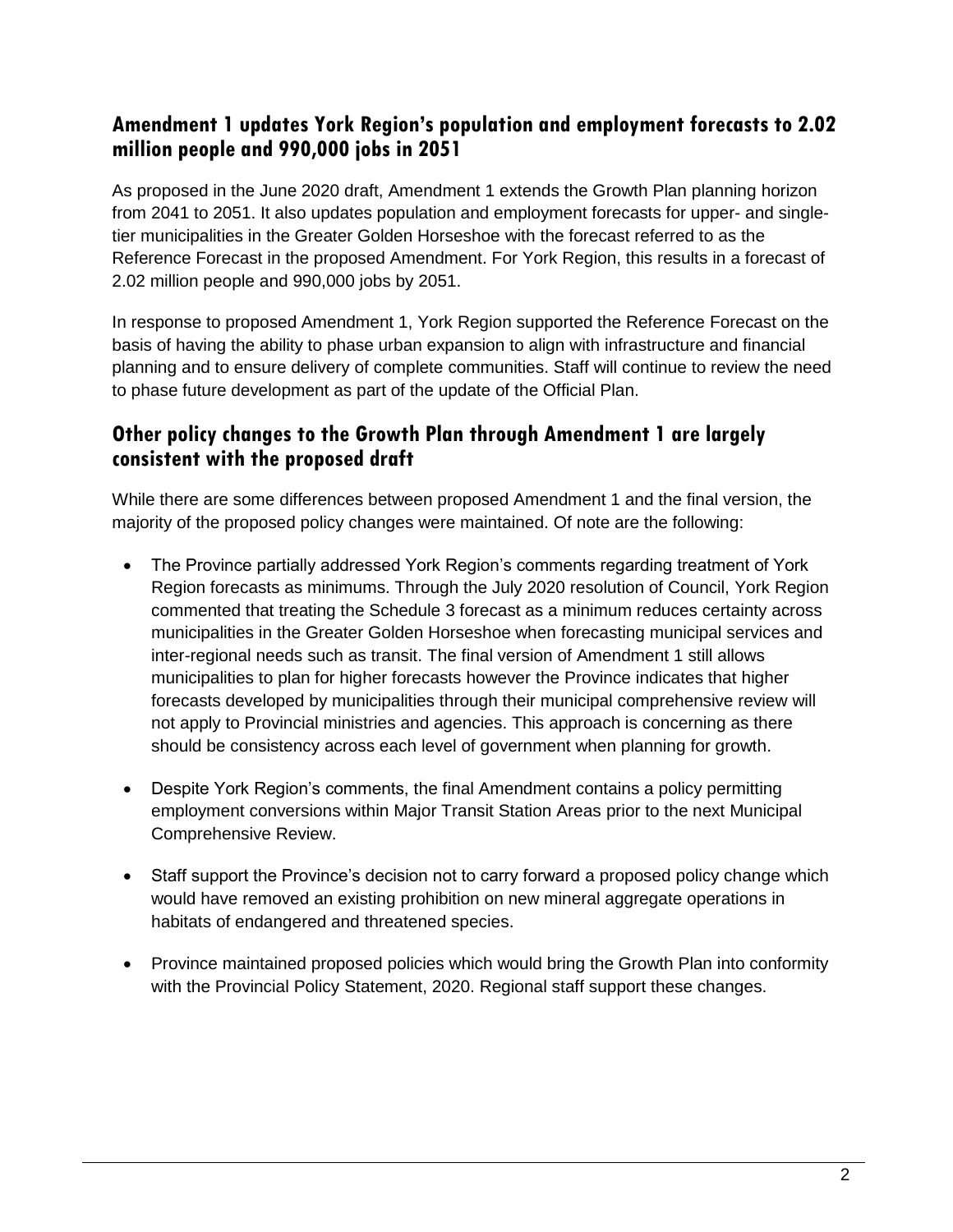#### **New Land Needs Assessment Methodology sets out requirements for a marketbased approach to determining land needs to 2051**

The Draft Land Needs Assessment methodology released by the Province in June 2020 proposed a less prescriptive approach for determining urban expansion land needs. Unlike the 138-page, comprehensive step-by-step document in effect since 2018, the proposed methodology set out high level key components municipalities would be required to address as part of their land budget process in only a few pages. York Region comments on proposed Amendment 1 requested the Province acknowledge that the level of detail provided through the Land Needs Assessment process should correspond with the magnitude of growth and level of complexity for growth management issues faced by each municipality in the Greater Golden Horseshoe.

The final methodology continues to outline only key components but provides more detailed technical information and direction on integrating market-demand into land needs assessment. Staff support the additional level of detail as it provides a standardized approach to land needs assessment while still allowing some flexibility. That said, the methodology continues to not fully articulate how Growth Plan targets and objectives are balanced with the new market-based approach.

## **Local municipal Forecasts to 2051 will be developed using the new Land Needs Assessment Methodology as part of the Municipal Comprehensive Review**

Through the Municipal Comprehensive Review, York Region is required to update population and employment forecasts and Regional Official Plan policies to be consistent with policies in Amendment 1. The amount of urban expansion needed in York Region to meet the Growth Plan's 2051 growth assignment for the Region will be determined by applying the new provincial Land Needs Assessment methodology. The impacts of these revised documents are still being assessed but are not anticipated to have significant implications on the Region's Municipal Comprehensive Review or associated timeline. Staff still anticipate presenting an updated Draft Regional Official Plan to Council in mid-2021 before the mandated provincial deadline of 2022.